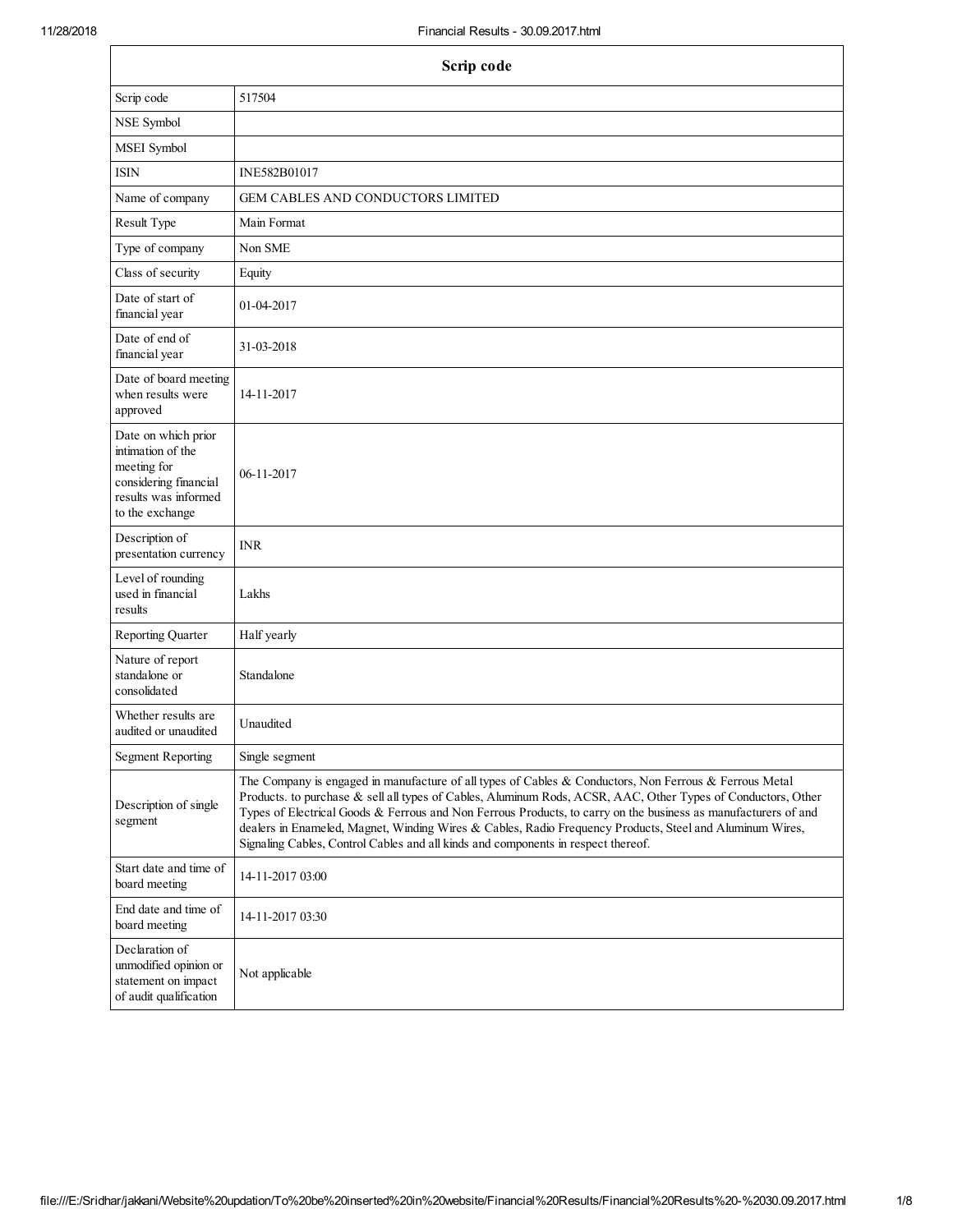$\mathbf{r}$ 

|               | Financial Results - Other than Bank                                                                                                                                                           |                                            |                                                               |
|---------------|-----------------------------------------------------------------------------------------------------------------------------------------------------------------------------------------------|--------------------------------------------|---------------------------------------------------------------|
|               | <b>Particulars</b>                                                                                                                                                                            | 3 months/ 6 months ended<br>$(dd-mm-yyyy)$ | Year to date figures for current period ended<br>(dd-mm-yyyy) |
| A             | Date of start of reporting period                                                                                                                                                             | 01-07-2017                                 | 01-04-2017                                                    |
| B             | Date of end of reporting period                                                                                                                                                               | 30-09-2017                                 | 30-09-2017                                                    |
| $\mathcal{C}$ | Whether results are audited or unaudited                                                                                                                                                      | Unaudited                                  | Unaudited                                                     |
| D             | Nature of report standalone or consolidated                                                                                                                                                   | Standalone                                 | Standalone                                                    |
| Part<br>1     | Blue color marked fields are non-mandatory. For Consolidated Results, if the company has no figures for 3 months / 6<br>months ended, in such case zero shall be inserted in the said column. |                                            |                                                               |
| 1             | <b>Revenue From Operations</b>                                                                                                                                                                |                                            |                                                               |
|               | Revenue from operations                                                                                                                                                                       | 1.14                                       | 20.33                                                         |
|               | Other income                                                                                                                                                                                  | $\Omega$                                   | $\theta$                                                      |
|               | <b>Total Revenue</b>                                                                                                                                                                          | 1.14                                       | 20.33                                                         |
| $\mathbf{2}$  | <b>Expenses</b>                                                                                                                                                                               |                                            |                                                               |
| (a)           | Cost of materials consumed                                                                                                                                                                    | $\mathbf{0}$                               | $\theta$                                                      |
| (b)           | Purchases of stock-in-trade                                                                                                                                                                   | $\theta$                                   | 18.99                                                         |
| (c)           | Changes in inventories of finished goods, work-in-<br>progress and stock-in-trade                                                                                                             | $\mathbf{0}$                               | $\mathbf{0}$                                                  |
| (d)           | Employee benefit expense                                                                                                                                                                      | 5.61                                       | 11.74                                                         |
| (e)           | Finance costs                                                                                                                                                                                 | 0.01                                       | 0.03                                                          |
| (f)           | Depreciation and amortisation expense                                                                                                                                                         | $\mathbf{0}$                               | $\theta$                                                      |
| (g)           | <b>Other Expenses</b>                                                                                                                                                                         |                                            |                                                               |
| 1             | Other Expenditure                                                                                                                                                                             | 2.22                                       | 3.84                                                          |
|               | <b>Total other expenses</b>                                                                                                                                                                   | 2.22                                       | 3.84                                                          |
|               | <b>Total expenses</b>                                                                                                                                                                         | 7.84                                       | 34.6                                                          |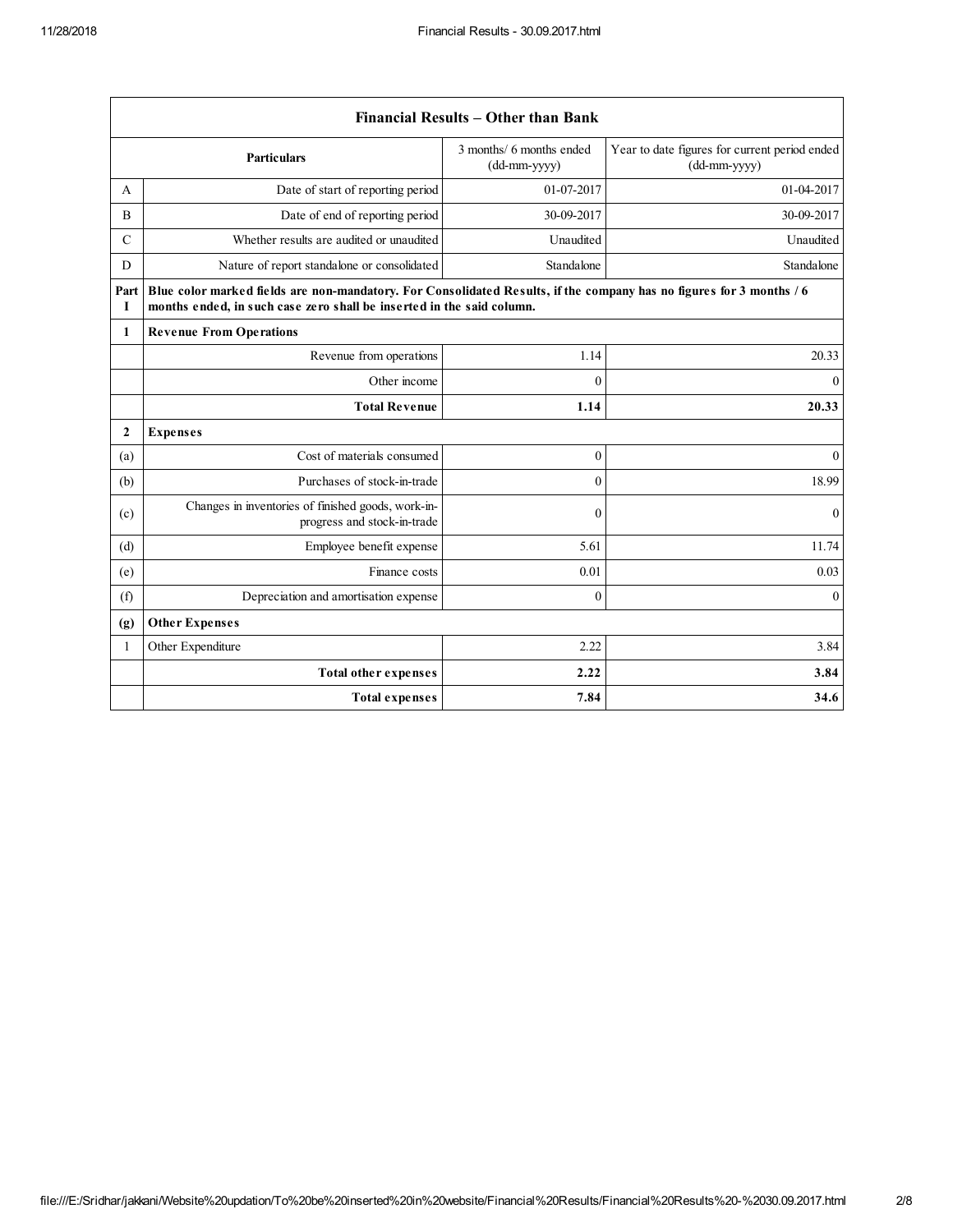$\sqrt{ }$ 

|                | Financial Results – Other than Bank                                                                                                                                                           |                                                 |                                                                 |  |
|----------------|-----------------------------------------------------------------------------------------------------------------------------------------------------------------------------------------------|-------------------------------------------------|-----------------------------------------------------------------|--|
|                | <b>Particulars</b>                                                                                                                                                                            | 3 months/ 6 months ended (dd-<br>$mm$ -yyyy $)$ | Year to date figures for current period ended<br>$(dd-mm-yyyy)$ |  |
| A              | Date of start of reporting period                                                                                                                                                             | 01-07-2017                                      | 01-04-2017                                                      |  |
| B              | Date of end of reporting period                                                                                                                                                               | 30-09-2017                                      | 30-09-2017                                                      |  |
| $\mathbf C$    | Whether results are audited or unaudited                                                                                                                                                      | Unaudited                                       | Unaudited                                                       |  |
| D              | Nature of report standalone or consolidated                                                                                                                                                   | Standalone                                      | Standalone                                                      |  |
| Part<br>1      | Blue color marked fields are non-mandatory. For Consolidated Results, if the company has no figures for 3 months / 6<br>months ended, in such case zero shall be inserted in the said column. |                                                 |                                                                 |  |
| 3              | Profit before exceptional and extraordinary<br>items and tax                                                                                                                                  | $-6.7$                                          | $-14.27$                                                        |  |
| 4              | Exceptional items                                                                                                                                                                             | $\theta$                                        | 0.26                                                            |  |
| 5              | Profit before extraordinary items and tax                                                                                                                                                     | $-6.7$                                          | $-14.01$                                                        |  |
| 6              | Extraordinary items                                                                                                                                                                           | $\theta$                                        | $\theta$                                                        |  |
| $\overline{7}$ | Profit before tax                                                                                                                                                                             | $-6.7$                                          | $-14.01$                                                        |  |
|                | Current tax                                                                                                                                                                                   | $\theta$                                        | $\mathbf{0}$                                                    |  |
|                | Deferred tax                                                                                                                                                                                  | $\theta$                                        | $\mathbf{0}$                                                    |  |
|                | <b>Total tax expenses</b>                                                                                                                                                                     | $\theta$                                        | $\mathbf{0}$                                                    |  |
| 9              | Net Profit Loss for the period from continuing<br>operations                                                                                                                                  | $-6.7$                                          | $-14.01$                                                        |  |
| 10             | Profit (loss) from discontinuing operations before<br>tax                                                                                                                                     | $\mathbf{0}$                                    | $\mathbf{0}$                                                    |  |
| 11             | Tax expense of discontinuing operations                                                                                                                                                       | $\mathbf{0}$                                    | $\overline{0}$                                                  |  |
| 12             | Net profit (loss) from discontinuing operation<br>after tax                                                                                                                                   | $\theta$                                        | $\overline{0}$                                                  |  |
| 13             | Profit (loss) for period before minority<br><i>interest</i>                                                                                                                                   | $-6.7$                                          | $-14.01$                                                        |  |
| 16             | Net profit (Loss) for the period                                                                                                                                                              | $-6.7$                                          | $-14.01$                                                        |  |

## Financial Results – Other than Bank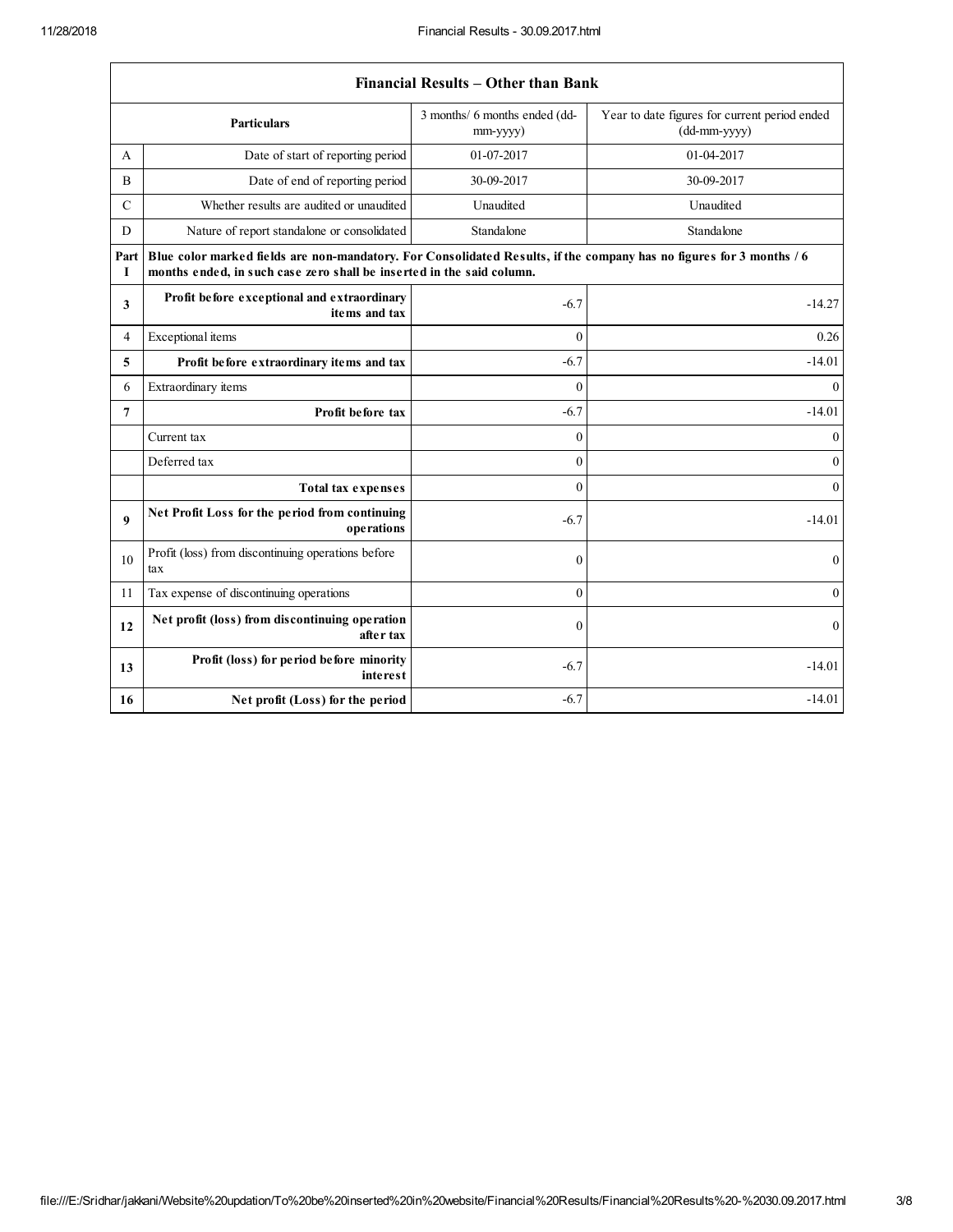$\sqrt{ }$ 

|               | Financial Results – Other than Bank                                                                                                                                                           |                                            |                                                                                   |  |
|---------------|-----------------------------------------------------------------------------------------------------------------------------------------------------------------------------------------------|--------------------------------------------|-----------------------------------------------------------------------------------|--|
|               | <b>Particulars</b>                                                                                                                                                                            | 3 months/ 6 months ended<br>$(dd-mm-yyyy)$ | Year to date figures for current period ended<br>$(dd{\text{-}\!\text{mm-}}yyyy)$ |  |
| A             | Date of start of reporting period                                                                                                                                                             | $01-07-2017$                               | $01-04-2017$                                                                      |  |
| B             | Date of end of reporting period                                                                                                                                                               | 30-09-2017                                 | 30-09-2017                                                                        |  |
| $\mathcal{C}$ | Whether results are audited or unaudited                                                                                                                                                      | Unaudited                                  | Unaudited                                                                         |  |
| D             | Nature of report standalone or consolidated                                                                                                                                                   | Standalone                                 | Standalone                                                                        |  |
| Part  <br>1   | Blue color marked fields are non-mandatory. For Consolidated Results, if the company has no figures for 3 months / 6<br>months ended, in such case zero shall be inserted in the said column. |                                            |                                                                                   |  |
| 17            | Details of equity share capital                                                                                                                                                               |                                            |                                                                                   |  |
|               | Paid-up equity share capital                                                                                                                                                                  | 686.375                                    | 686.375                                                                           |  |
|               | Face value of equity share capital                                                                                                                                                            | 10                                         | 10                                                                                |  |
| 17            | Details of debt securities                                                                                                                                                                    |                                            |                                                                                   |  |
|               | Basic earnings (loss) per share from continuing and<br>discontinued operations                                                                                                                | 0.1                                        | 0.2                                                                               |  |
| 20            | Debt equity ratio                                                                                                                                                                             |                                            |                                                                                   |  |
| 21            | Debt service coverage ratio                                                                                                                                                                   | $\mathbf{0}$                               | $\overline{0}$                                                                    |  |
| 22            | Interest service coverage ratio                                                                                                                                                               | $\Omega$                                   | $\Omega$                                                                          |  |
|               |                                                                                                                                                                                               |                                            |                                                                                   |  |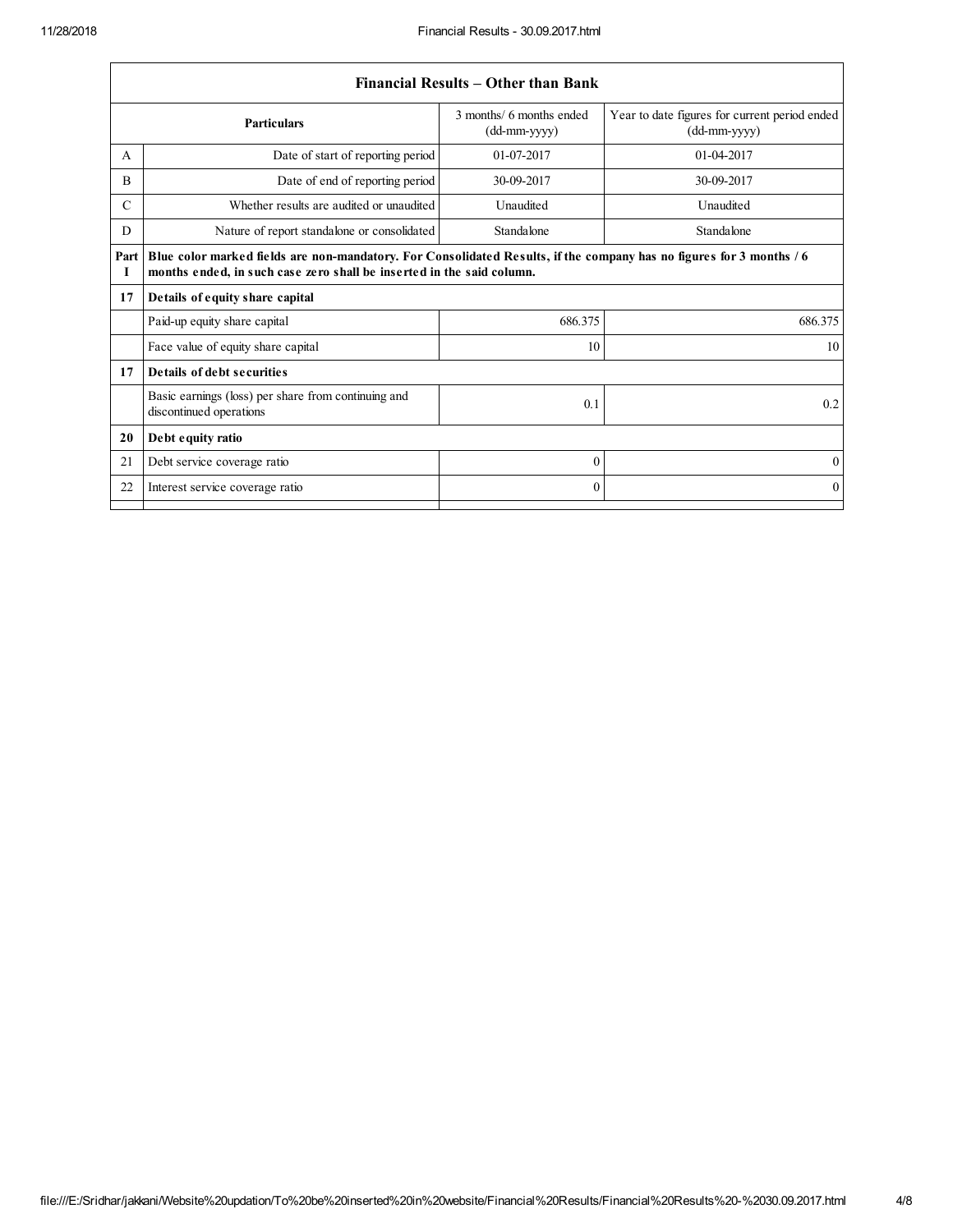$\mathbf{r}$ 

|                         | <b>Statement of Asset and Liabilities</b>                                                  |                              |
|-------------------------|--------------------------------------------------------------------------------------------|------------------------------|
|                         | Particulars                                                                                | Half year ended (dd-mm-yyyy) |
|                         | Date of start of reporting period                                                          | 01-04-2017                   |
|                         | Date of end of reporting period                                                            | 30-09-2017                   |
|                         | Whether results are audited or unaudited                                                   | Unaudited                    |
|                         | Nature of report standalone or consolidated                                                | Standalone                   |
|                         | <b>Equity and liabilities</b>                                                              |                              |
| 1                       | Shareholders' funds                                                                        |                              |
|                         | Share capital                                                                              | 686.38                       |
|                         | Reserves and surplus                                                                       | $-3699.08$                   |
|                         | Money received against share warrants                                                      |                              |
|                         | Total shareholders' funds                                                                  | $-3012.7$                    |
| $\overline{\mathbf{c}}$ | Share application money pending allotment                                                  | $\boldsymbol{0}$             |
| 3                       | Deferred government grants                                                                 |                              |
| 4                       | Minority interest                                                                          |                              |
| 5                       | Non-current liabilities                                                                    |                              |
|                         | Long-term borrowings                                                                       | 3274.33                      |
|                         | Deferred tax liabilities (net)                                                             |                              |
|                         | Foreign currency monetary item translation difference liability account                    |                              |
|                         | Other long-term liabilities                                                                | 44.99                        |
|                         | Long-term provisions                                                                       | $\mathbf{0}$                 |
|                         | Total non-current liabilities                                                              | 3319.32                      |
| 6                       | <b>Current liabilities</b>                                                                 |                              |
|                         | Short-term borrowings                                                                      | $\boldsymbol{0}$             |
|                         | <b>Trade Payables</b>                                                                      |                              |
|                         | (A) Total outstanding dues of micro enterprises and small enterprises                      | $\mathbf{0}$                 |
|                         | (B) Total outstanding dues of creditors other than micro enterprises and small enterprises | 861.22                       |
|                         | Other current liabilities                                                                  | 2428.13                      |
|                         | Short-term provisions                                                                      | $\boldsymbol{0}$             |
|                         | <b>Total current liabilities</b>                                                           | 3289.35                      |
|                         | Total equity and liabilities                                                               | 3595.97                      |
|                         | Assets                                                                                     |                              |
| 1                       | Non-current assets                                                                         |                              |
| (i)                     | <b>Fixed assets</b>                                                                        |                              |
|                         | Tangible assets                                                                            | 27.01                        |
|                         | Producing properties                                                                       |                              |
|                         | Intangible assets                                                                          | $\boldsymbol{0}$             |
|                         | Preproducing properties                                                                    |                              |
|                         | Tangible assets capital work-in-progress                                                   | 534.63                       |
|                         | Intangible assets under development or work-in-progress                                    |                              |
|                         | <b>Total fixed assets</b>                                                                  | 561.64                       |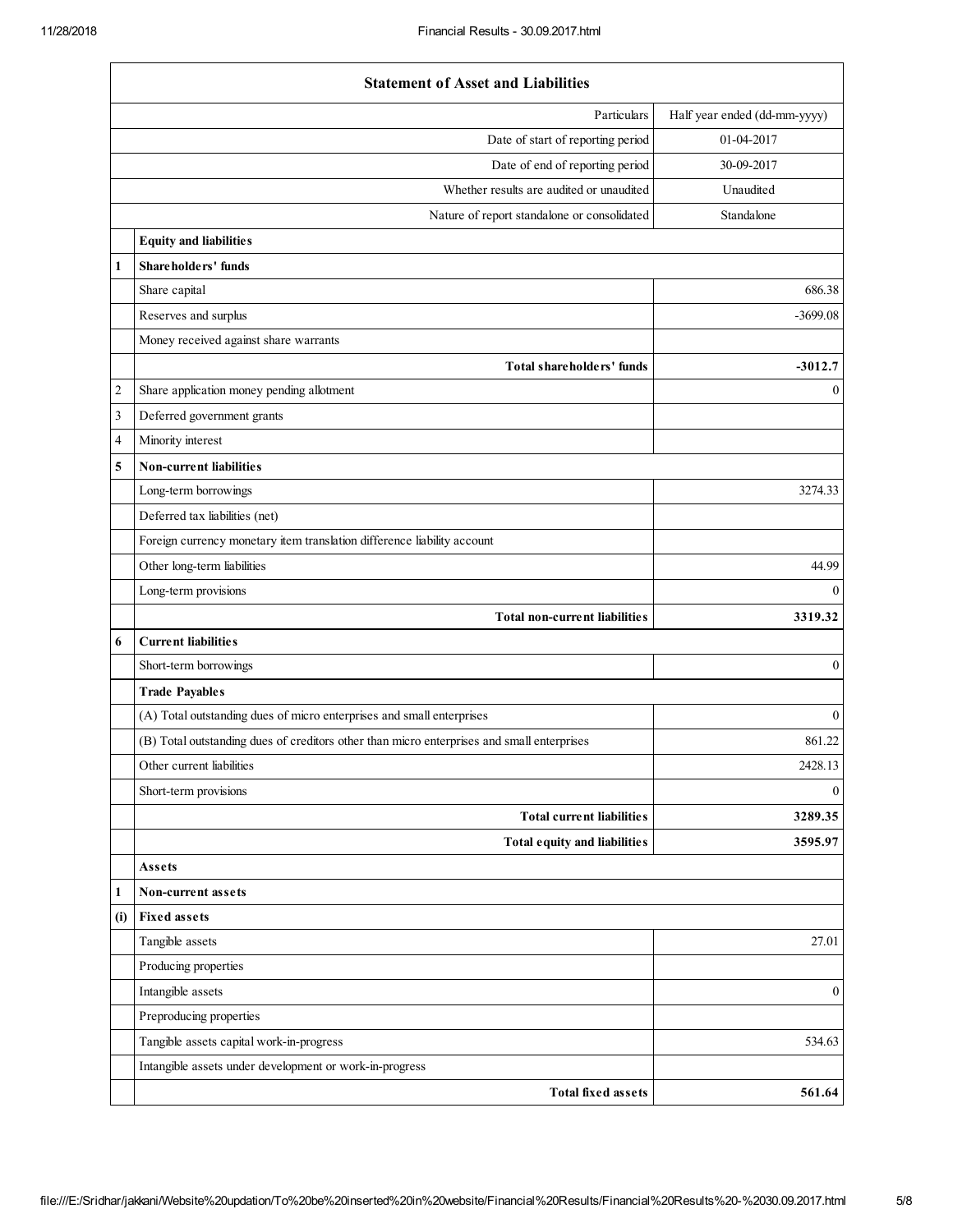$\Gamma$ 

|        | <b>Statement of Asset and Liabilities</b>                           |                              |
|--------|---------------------------------------------------------------------|------------------------------|
|        | Particulars                                                         | Half year ended (dd-mm-yyyy) |
|        | Date of start of reporting period                                   | 01-04-2017                   |
|        | Date of end of reporting period                                     | 30-09-2017                   |
|        | Whether results are audited or unaudited                            | Unaudited                    |
|        | Nature of report standalone or consolidated                         | Standalone                   |
| (ii)   | Non-current investments                                             | $\mathbf{0}$                 |
| (v)    | Deferred tax assets (net)                                           | 159.44                       |
| (vi)   | Foreign currency monetary item translation difference asset account |                              |
| (vii)  | Long-term loans and advances                                        | $\overline{0}$               |
| (viii) | Other non-current assets                                            | 273.94                       |
|        | <b>Total non-current assets</b>                                     | 995.02                       |
|        | <b>Current assets</b>                                               |                              |
|        | Current investments                                                 | $\overline{0}$               |
|        | Inventories                                                         | 150.81                       |
|        | Trade receivables                                                   | 2354.62                      |
|        | Cash and cash equivalents                                           | 2.67                         |
|        | Bank balance other than cash and cash equivalents                   | $\mathbf{0}$                 |
|        | Short-term loans and advances                                       | $\mathbf{0}$                 |
|        | Other current assets                                                | 92.85                        |
|        | <b>Total current assets</b>                                         | 2600.95                      |
|        | <b>Total assets</b>                                                 | 3595.97                      |
|        | Disclosure of notes on assets and liabilities                       |                              |